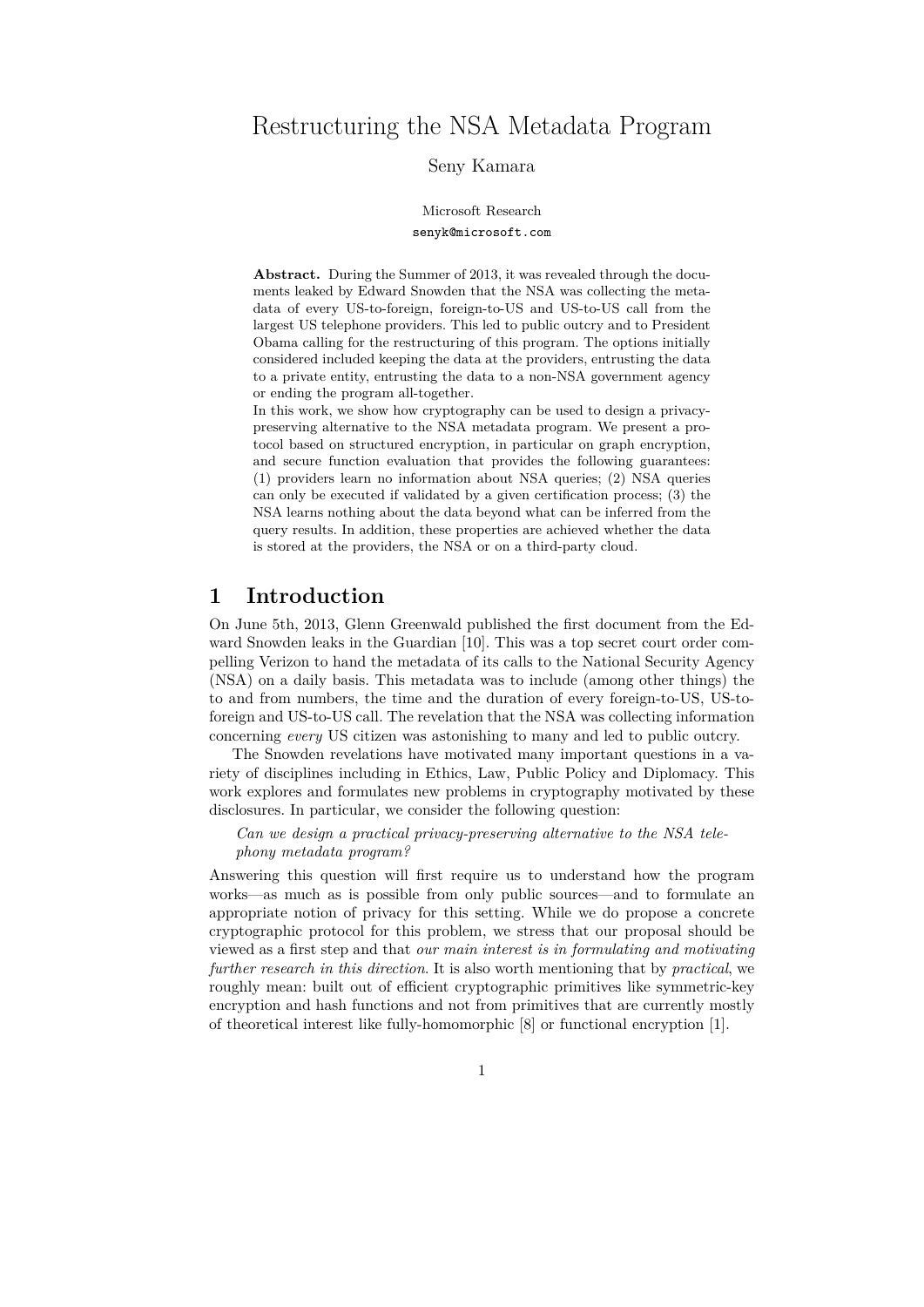To properly model the problem, we provide in Section 1.1 an overview of how the program works. Our understanding is based on various public sources including [5,4] but we note that this may not reflect exactly how the program works in practice and that there are likely many important aspects of it that have not been disclosed. To provide context for our work, we provide in the full version [13] a high-level survey of the legal questions surrounding the NSA metadata program. This is not needed to understand the protocols we present.

#### **1.1 How the NSA Metadata Program Works**

We provide an overview of how the metadata program works. Our understanding of the program relies mostly on the findings of President Obama's Review Group on Intelligence and Communications Technologies [4]. Each day, the telophone providers hand the metadata of every US-to-foreign, foreign-to-US and US-to-US call to the NSA. This metadata consists of the origin and destination numbers, the time and duration of the call, the international mobile subscriber identity (IMSI) number, the trunk identifier and telephone calling card numbers [4]. This data is stored by the NSA and each record has to be deleted after 5 years. The data can only be queried by a subset of 22 NSA analysts (two of which are supervisors) that have received special training. Furthermore, the dataset can only be queried by phone number and each query has to go through an internal NSA certification process. In particular, each query to the database has to be found to be relevant to a particular investigation by at least two analysts. If this is the case, the query has to be approved by at least one of the two supervisors and found to be associated with one of a set of FISA-court-approved Terrorist organizations. If the query passes this certification process, the analyst is allowed to query the database and receives the metadata associated with every number that called or was called from the query number and every number that was either called from or called any one of the latter numbers. Viewing the database as an undirected graph with phone numbers as vertices and edges between any two numbers for which there was a call, the analyst receives the metadata associated with any number that is at most 2 hops away from the query number. <sup>1</sup>

#### **1.2 Our Approach**

While the current NSA metadata program has an internal process for query certification and is claimed to include technological procedures to minimize the exposure of private information, <sup>2</sup> the program does not provide any *cryptographic* privacy guarantees. This simply follows from the fact that the telecommunications companies provide the metadata in plaintext to the NSA. At a high-level, our goal in designing a new system will therefore consist of having the providers

<sup>1</sup> Originally, the program allowed for 3-hop queries but this was reduced to 2 hops by the Obama Administration as of January 17th.

 $^{\rm 2}$  Unfortunately, we could not find any details of how these mechanisms worked in public sources.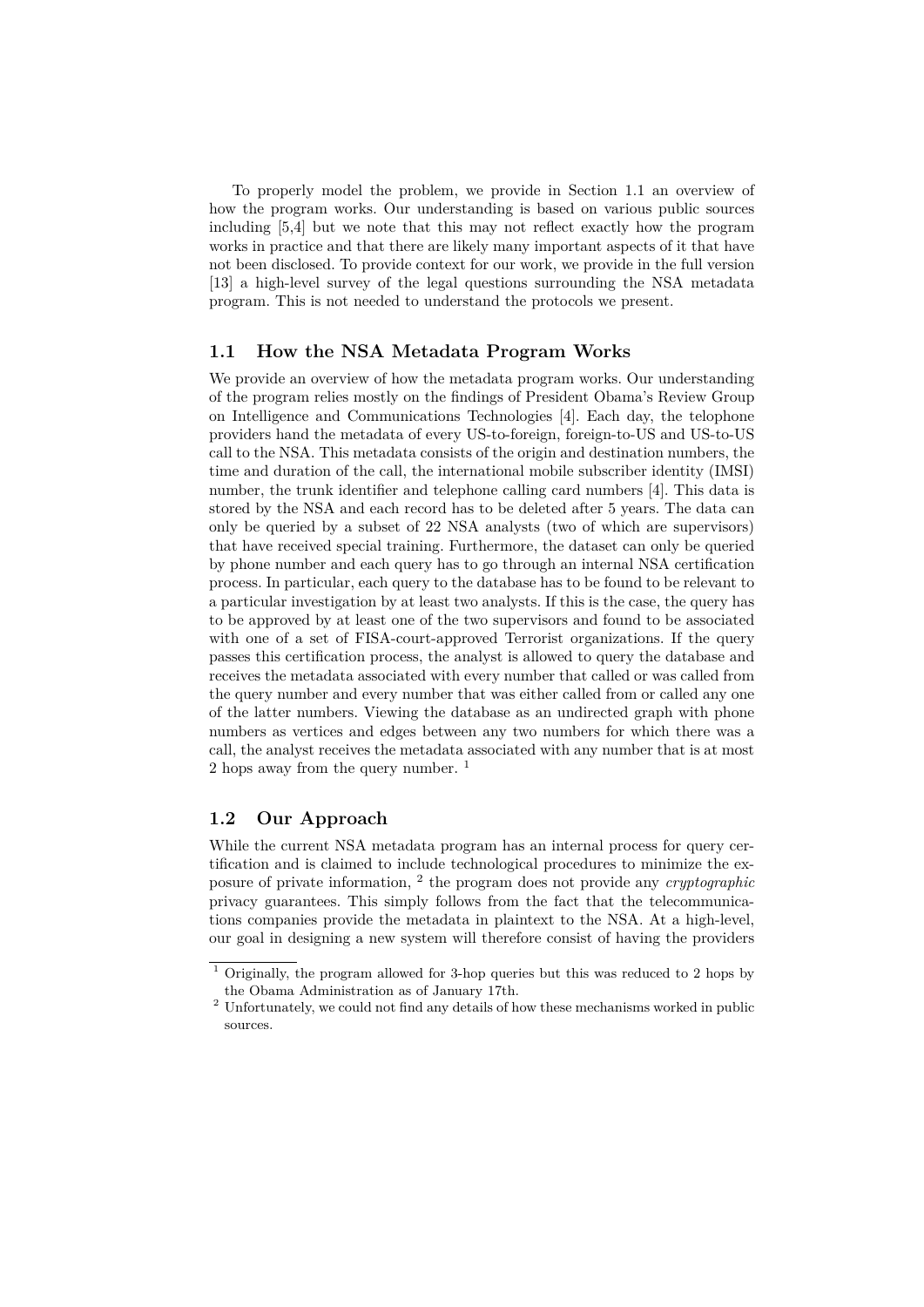hand *encrypted* metadata to the NSA in such a way that analysts can then issue (cryptographically-enforced) certified queries on the encrypted data.

To achieve this we design a cryptographic protocol we refer to as MetaCrypt which relies in part on two important building blocks. The first is graph encryption (a special case of structured encryption) [3] which encrypts graphs in such a way that they can be privately queried. The second is secure function evaluation (SFE) which enables a set of parties to evaluate a function without revealing information about their inputs to each other [17,9]. We review both building blocks in Section 5. Our protocol makes a non-trivial use of these primitives and there are several technical difficulties to overcome in order to arrive at a final solution.

To analyze the security of our proposal, we isolate four properties we believe are crucial to any satisfactory solution:

- 1. isolation: the database should be protected from outsiders;
- 2. query privacy: the analyst queries should remain hidden from the providers and the server;
- 3. data privacy: the analyst should not learn any information about the database beyond what it can infer from the 2-hop queries it makes;
- 4. query certification: the analyst should only be able to make queries that satisfy the certification process described above (i.e., two analysts agree about the relevance of the query, at least one supervisor approves it and the associated organization is on a FISA-approved list of organizations).

In the full version of this work [13], we formalize these security properties in the ideal/real-world paradigm which is typically used to analyze the security of multiparty computation protocols. This paradigm has several advantages including modularity and simplicity.

**Applications beyond the metadata program.** Though the focus of this work is on the metadata program, the cryptographic techniques and protocols introduced have applications beyond this specific application. In particular, our main protocol can be used in any setting where a client wishes to privately query a set of privacy-sensitive graph datasets generated by various providers.

### **2 Related Work**

As far as we know, the first discussion of privacy-preserving alternatives to the NSA programs appeared in a blog post of the author from July, 2013 [12]. There, a protocol is described that would enable an intelligence agency to privately query encrypted data generated by a provider in such a way that the query is certified by a third-party judge. The protocol makes use of MACs, secure two-party computation [17] and a keyword OT protocol of Freedman, Ishai, Pinkas and Reingold [7]. In [11], Jarecki, Jutla, Krawczyk, Rosu and Steiner describe a protocol similar in functionality to the one proposed in [12] but that, in addition, supports boolean keyword searches over the encrypted data. Concurrently with this work, Kroll, Felten and Boneh describe in [15] a set of protocols that allow an investigator to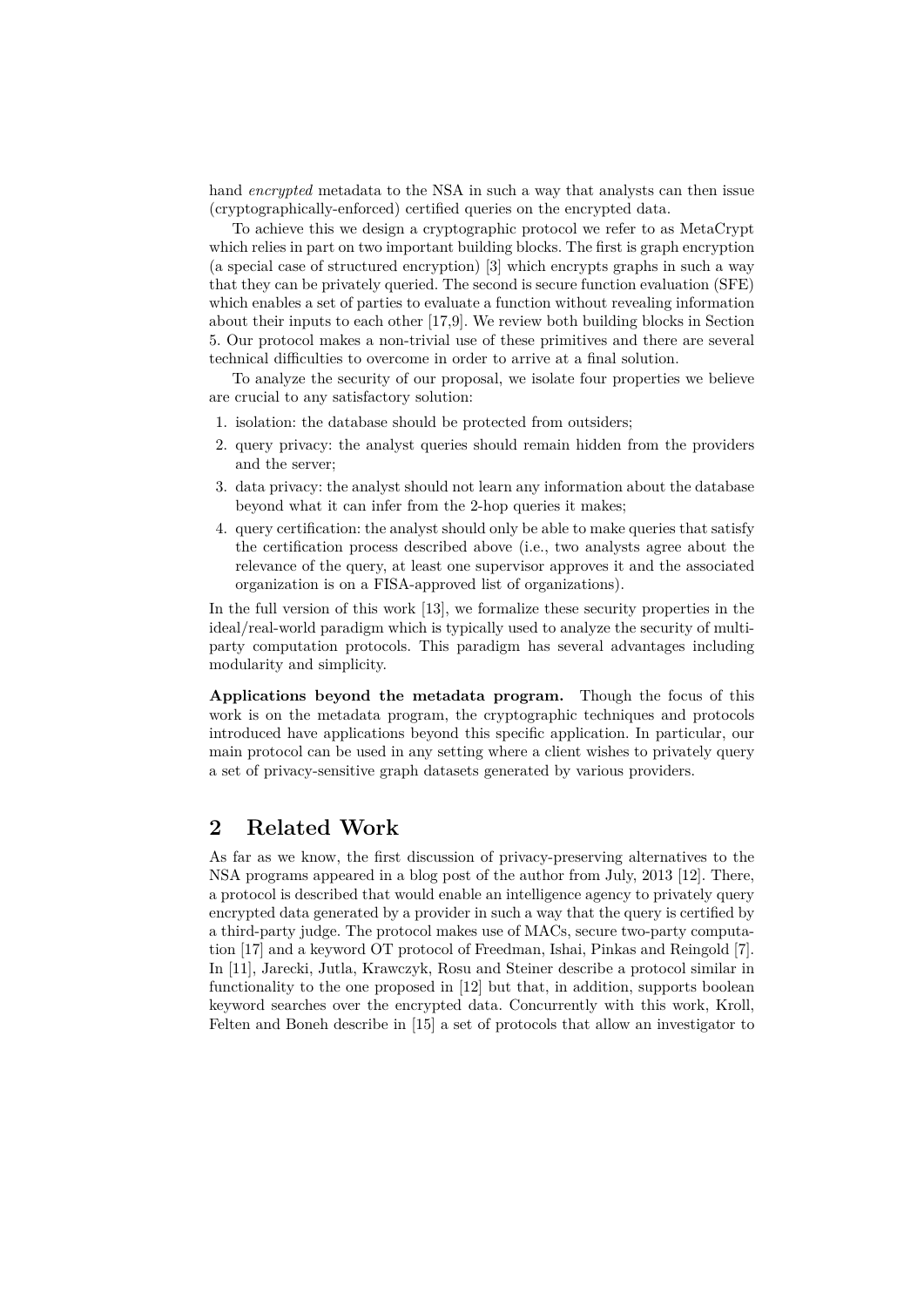privately retrieve the encrypted records of providers in such a way that investigator queries are certified by a judge. The protocols of [15] provide accountability but, unlike the solutions proposed in [12] and [11], do not support any form of search functionality over encrypted records (i.e., investigators can only access a record by an identifier).

We note that none of the protocols above are directly applicable to the problem considered in this work. This is simply because, as discussed in Section 1.1, the NSA metadata system is designed to support 2-hop neighbor queries on the *call graph* (i.e., the graph that underlies the providers' datasets) and such a functionality is not directly supported by these works. Presumably, 2-hop neighbor queries could be instantiated on top of these protocols by having the client perform an interactive breadth-first search, but this would require  $O(d)$  rounds, where d is the degree of the vertex queried.

In this work, we provide a solution with a completely non-interactive query phase. More precisely, it only uses interaction to certify queries, not to execute the 2-hop queries over the encrypted datasets. We achieve this in part by making use of a 1-hop graph encryption scheme which, roughly speaking, allows one to encrypt a graph in such a way that it can be privately queried. Graph encryption was introduced by Chase and Kamara in [3], where constructions supporting various types of queries were proposed (adjacency queries, 1-hop neighbor queries and focused sub-graph queries). Graph encryption is a special case of structured encryption which encrypts arbitrarily-structured data in such a way that it can be privately queried [3]. To certify queries, we make use of secure multi-party computation as introduced by Yao for the two-party case [17] and by Goldreich, Micali and Wigderson for the *n*-party case [9].

In the 90's, a team at NSA led by Binney, Loomis and Wiebe designed a system called ThinThread for large-scale data analysis. The system was designed to provide some form of privacy protection for US citizens. Unfortunately, it was never deployed on a large scale and the only official document that discusses it is so heavily redacted that no information about its design can be gleaned [16].

### **3 Preliminaries and Notation**

**Graphs and graph databases.** A graph  $G = (V, E)$  consists of a set of vertices V and a set of edges  $E \subseteq V \times V$ . For any vertex  $v \in V$ , we denote its *d*-hop neighbors by  $\Gamma_d^{\text{G}}(v)$  and its neighbors at a distance of at most *d* hops by  $\Gamma_{\leq d}^{\text{G}}(v)$ . Given two graphs  $G = (V, E)$  and  $G' = (V', E')$  such that  $E' \subseteq (V \cup V') \times (V \cup V')$ , we refer to the graph  $G'' = (V \cup V', E \cup E')$  as the sum of G and G' and to G' as an update to G. We sometime write  $G'' = G + G'$ .

We view the metadata generated by a telecommunications provider as a directed graph,  $G = (V, E)$ , where the vertices  $v \in V$  correspond to telephone numbers and where there is a directed edge from  $v_1$  to  $v_2$  if there is a call from the number associated with  $v_1$  to the number associated with  $v_2$ . We associate to each *undirected* edge  $e = \{v_1, v_2\}$  in E: (1) a unique identifier  $\mathsf{id}(e)$  that is independent of the numbers/vertices in  $e$ ; and (2) a document  $D_{\mathsf{id}(e)}$  that stores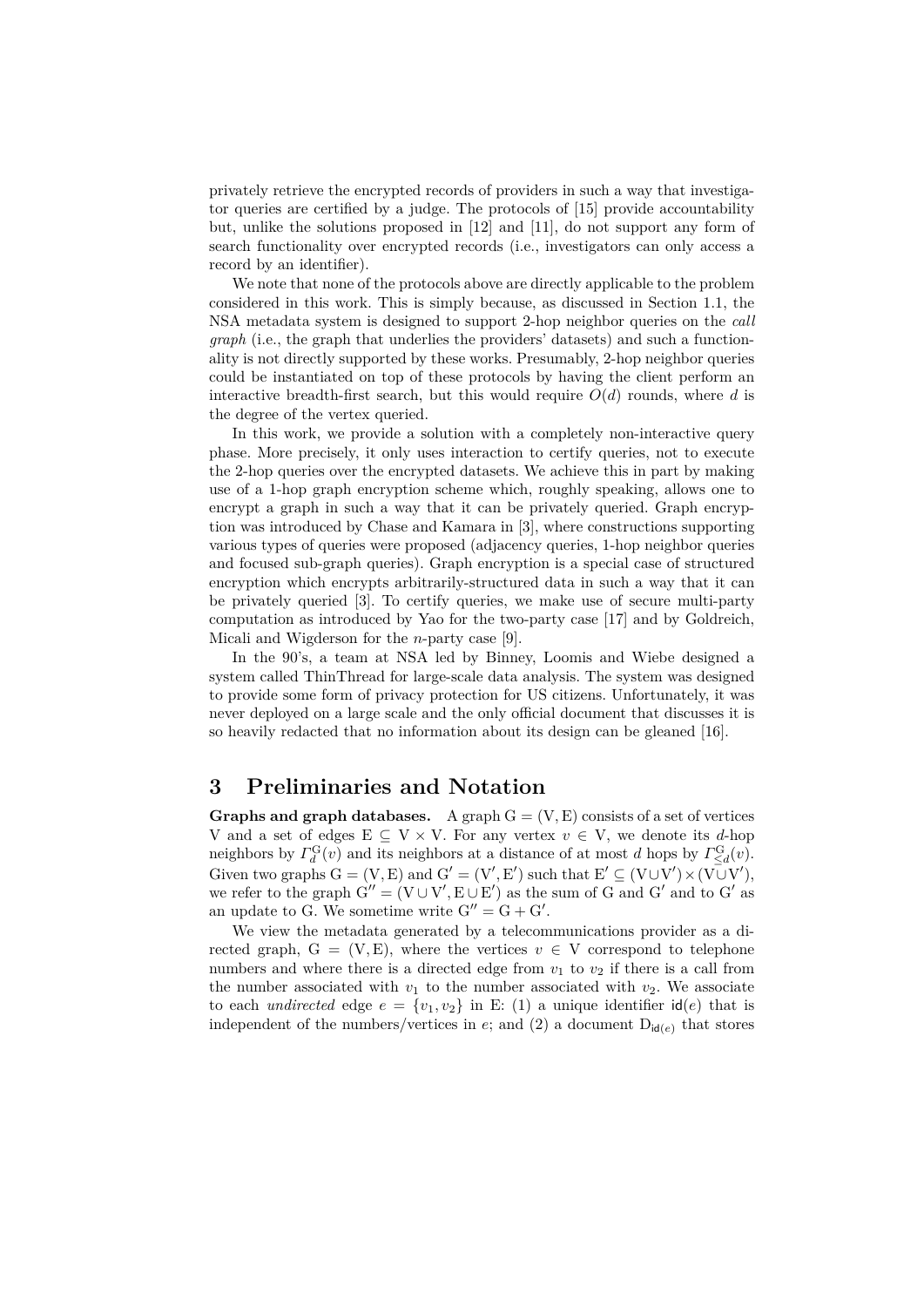information about calls between  $v_1$  and  $v_2$  such as time, originating number, destination number and duration. We refer to a graph  $G = (V, E)$  and its auxiliary documents  $\mathbf{D} = \{D_{\text{id}(e)}\}_{e \in E}$  as a graph database  $\mathsf{GDB} = (\mathbf{G}, \mathbf{D})$ . We denote the documents associated with edges 2 hops away from *v* as follows:

$$
GDB(v) = \left\{ D_{\mathrm{id}(v,w)} \in \mathbf{D} : w \in \Gamma_1^{\mathrm{G}}(v) \right\} \bigcup \left\{ D_{\mathrm{id}(w,z)} \in \mathbf{D} : z \in \Gamma_1^{\mathrm{G}}(w) \right\}_{w \in \Gamma_1^{\mathrm{G}}(v)}.
$$

**Parties and adversarial structures.** The participants in our protocol include *t* providers  $(\text{Prv}_1, \ldots, \text{Prv}_t)$  that generate the metadata; a server Srv that stores the (encrypted) metadata; two analysts  $An_1$  and  $An_2$  which query the metadata; two supervisors  $\operatorname{Sup}_1$  and  $\operatorname{Sup}_2$  that validate queries; and a FISA judge J that provides a watch list WL of organizations. The analysts and supervisors are assumed to belong to a single *agency*. In our security analysis, we will consider the cases where the server is managed by the providers and where the server is managed by the agency. We assume private and authenticated channels between all parties.

### **4 The MetaDB Functionality**

As mentioned in Section 1, we use the ideal/real-world paradigm to analyze the security of our protocol. Here, we give an overview of the ideal functionality that captures the security properties we want (a detailed security definition is provided in the full version). The functionality, which we refer to as the MetaDB functionality, supports the operations of the NSA metadata program as described in Section 1.1, but with privacy guarantees for the analyst queries and the graph databases, and with a cryptographically-enforced query certification process.

The functionality is executed between *t* providers  $(Prv_1, \ldots, Prv_t)$ , a server Srv, two analysts  $An_1$  and  $An_2$ , two supervisors  $Sup_1$  and  $Sup_2$  and a judge J. It is parameterized by three leakage functions  $\mathcal{L}_S$ ,  $\mathcal{L}_N$  and  $\mathcal{L}_U$  and is a  $(t+6)$ -party reactive functionality. Throughout, we will assume that the first analyst  $An_1$  is primarily interested in making the query and that the purpose of the second analyst An<sub>2</sub> is to provide support for the query (i.e., to satisfy the constraint that at least two analysts must determine that the query is relevant to the investigation). This is without loss of generality since the roles can be inversed.

In the first phase, each provider  $Prv_i$  sends its graph database  $GDB_i = (V_i, E_i, D_i)$ to the trusted party while the judge J sends a watch-list WL. At the end of this phase, the functionality sends leakage  $(\mathcal{L}_S(GDB_1), \ldots, \mathcal{L}_S(GDB_t))$  to the server Srv. In the next phases the parties either update the data or query it. To query the data, the parties do the following. The two analysts send their query vertices *v* and *v*<sup> $\prime$ </sup> to the functionality and the two supervisors  $\text{Sup}_{1}$  and  $\text{Sup}_{2}$  send tuples  $(v_1, b_1, \text{org}_1)$  and  $(v_2, b_2, \text{org}_2)$ , respectively. Here,  $v_1$  and  $v_2$  are the vertices under consideration,  $b_1$  and  $b_2$  are bits indicating whether the respective vertices are authorized, and  $\text{org}_1$  and  $\text{org}_2$  are the organizations associated with the vertex. If  $v = v'$  and if at least one of the supervisors' inputs has the form  $(v, 1, \text{org})$ , the functionality checks that org  $\in$  WL. If this is the case, it returns the documents  $\bigcup_{i=1}^t \overline{GDB}_i(v)$  to analyst An<sub>1</sub>. It also sends leakage  $(\mathcal{L}_{\mathsf{N}}(\mathsf{GDB}_1, v), \ldots, \mathcal{L}_{\mathsf{N}}(\mathsf{GDB}_t, v))$  to the server Srv. To update a graph database,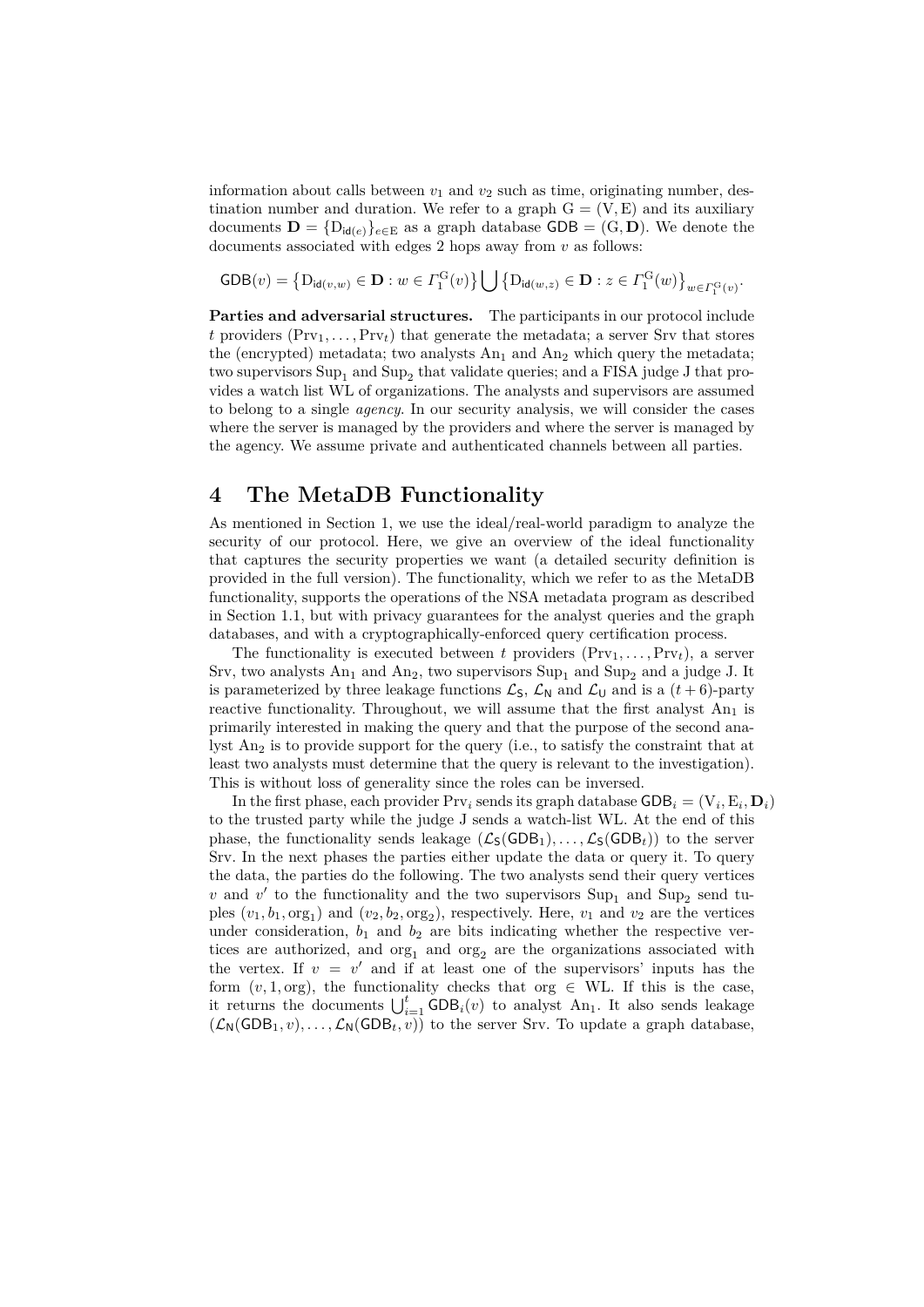each provider Prv<sub>i</sub> sends a tuple  $up_i = (V_i^+, E_i^+, D_i^+)$ , where  $V_i^+$  is either a set of new vertices or  $\perp$ ,  $E_i^+$  is a set of new edges in  $(V_i \times V_i^+) \cup (V_i \times V_i^+)$  and  $\mathbf{D}_i^+ = {\{\mathrm{D}_{\mathsf{id}(e^+)}\}}_{e^+ \in \mathrm{E}_i^+}$  is a set of new documents. The functionality then sends leakage  $(\mathcal{L}_{\mathsf{U}}(\mathsf{GDB}_1, \mathsf{up}_1), \ldots, \mathcal{L}_{\mathsf{U}}(\mathsf{GDB}_t, \mathsf{up}_t))$  to the server.

**Other certification processes.** We briefly note that while the MetaDB functionality captures a very specific certification process—essentially the one described in [4]—any new or different process could be easily formalized by changing or extending the functionality described above. Since our concrete protocol relies in part on (general-purpose) secure function evaluation for query certification, it could also be extended to capture a new/different certification process.

### **5 Cryptographic Building Blocks**

We review the building blocks used in the MetaCrypt protocol. These include SFE [17,9] and graph encryption [3]. An SFE protocol allows *n* parties to evaluate a function *f* on their private inputs  $\mathbf{x} = (x_1, \ldots, x_n)$  in such a way they cannot learn any information about each other's inputs beyond what can be inferred from the result. A graph encryption scheme encrypts a graph  $G = (V, E)$  in such that way that the graph structure (i.e., the edges E) is hidden and that it can be queried without disclosing the query. We describe each of these in more detail.

**Secure function evaluation.** An SFE protocol securely computes any polytime computable function  $f: X_1 \times \cdots \times X_n \to Y_1 \times \cdots \times Y_n$ . The protocol is executed between *n* parties  $(P_1, \ldots, P_n)$ , where the *i*th party holds input  $x_i$  and receives output  $y_i = f_i(x_1, \ldots, x_n)$ . An MPC protocol is a protocol that securely computes any polynomial-time reactive functionality  $\mathcal{F} = (f_1, \ldots, f_\ell)$ .

#### **5.1 Graph Encryption**

Graph encryption was introduced in [3] as a special case of structured encryption. A graph encryption scheme takes a graph  $G = (V, E)$  and produces an encrypted graph EGR that hides the structure of the graph. <sup>3</sup> The encrypted graph can then be queried using tokens that can only be generated with knowledge of a secret key. In [3], several constructions are proposed that support various kinds of queries, including adjacency queries (i.e., given two vertices, do they share an edge?) and 1-hop neighbor queries (i.e., given a vertex *v*, return all the vertices that share an edge with  $v$ ). In this work, we require a scheme that supports 1-hop neighbor queries but that, in addition, is *associative*, *dynamic* and is *edge-centric*. We augment the syntax and security definitions of [3] to capture such a scheme.

**Definition 1 (Dynamic graph encryption with** 1**-hop neighbor queries).** *A dynamic and associative graph encryption scheme that supports* 1*-hop neighbor queries* Graph = (Setup*,*Token*,* Nghbr*,*Token<sup>+</sup>*,* Add) *consists of five polynomialtime algorithms that work as follows:*

<sup>3</sup> Typically, the number of vertices is revealed but this can be hidden using padding.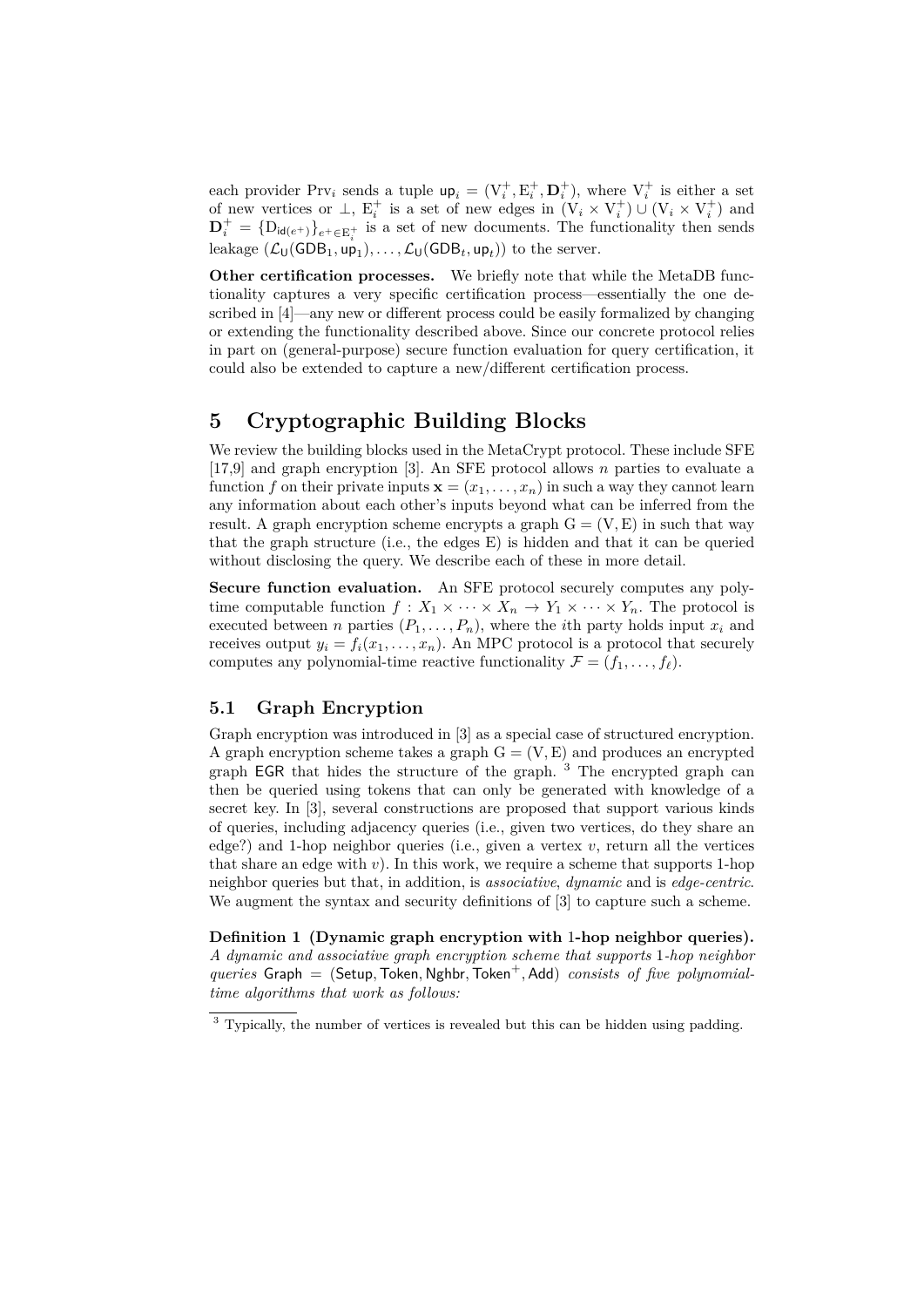- $(K, \textsf{EGR}) \leftarrow$  Setup $(1^k, G, \textsf{sp})$ : is a probabilistic algorithm that takes as input *a security parameter k, a graph* G = (V*,*E) *and semi-private information*  $\mathsf{sp} = \bigl( e, s_e \bigr)_{e \in \mathbb{E}}$ *. It outputs a secret key*  $K$  *and an encrypted graph* EGR.
- $-$  tk := Token( $K, v$ )*: is a deterministic algorithm that takes as input a secret*  $key K$  *and a vertex*  $v \in V$  *and outputs a token* tk.
- **–** {(id*, s*id)}id∈*<sup>I</sup>* := Nghbr(EGR*,*tk)*: is a deterministic algorithm that takes as input an encrypted graph* EGR *and a token* tk *and returns a set of id/string pairs*  $\{(\text{id}, s_{\text{id}})\}_{\text{id}\in I}$ *, where*  $I \subseteq \{ \text{id}(e) \}_{e \in E}$ *.*
- $-$  atk :=  $\text{Token}^+(K, \text{G}^+, \text{sp}^+)$ : *is a deterministic algorithm that takes as input a secret key K, a graph update* G <sup>+</sup> *and semi-private information* sp<sup>+</sup> *and returns an add token* atk*.*
- **–** EGR<sup>0</sup> := Add(EGR*,* atk)*: is a deterministic algorithm that takes as input an encrypted graph* EGR and a token atk and outputs an encrypted graph EGR'.

**A note on deletion.** Recall that the metadata program requires the NSA to remove from its database all information associated with calls older than 5 years. Note, however, that the formulation of graph encryption given in Definition 1 does not support deletions. The reason is essentially that since the deletion of the (encrypted) documents cannot be enforced (e.g., the server holding the documents can always make copies) there is no security-related reason for the encrypted graphs to support deletion. The value of supporting deletion would mostly be efficiency (e.g., to avoid returning old documents) but that can be handled using non-cryptographic mechanisms (e.g., not returning any encrypted document that was received past a certain date).

**Security.** Intuitively, a graph encryption scheme is secure if, given an encrypted graph EGR and a token tk, the adversary cannot learn anything about the underlying graph and query. This exact intuition is difficult to achieve (efficiently) so the security guarantee is usually weakened to allow for some form of leakage. The leakage is formalized by parameterizing the security definition with a set of leakage functions  $\mathcal{L}_S$ ,  $\mathcal{L}_N$  and  $\mathcal{L}_U$  which precisely capture the leakage of the scheme's Setup, Nghbr and Update algorithms, respectively. We recall in Definition 2 below the notion of adaptive semantic security for graph encryption which is a special case of the definition from [3] which itself generalizes the definition from [6].

**Definition 2 (Adaptive semantic security [6,3]).** *Let* Graph = (Setup*,*Token*,* Nghbr*,*Token+*,* Add) *be a dynamic and associative graph encryption scheme supporting* 1*-hop neighbor queries and consider the following probabilistic experiments* where A *is an adversary*, S *is a simulator and*  $\mathcal{L}_S$ ,  $\mathcal{L}_N$  *and*  $\mathcal{L}_U$  *are (stateful) leakage algorithms:*

**Real**<sub>Graph</sub><sub> $\mathcal{A}(k)$ *: the adversary* A generates a graph  $G = (V, E)$  and semi-private</sub> *information* sp *from which the challenger creates an encrypted graph* EGR*,*  $where (K, \text{EGR}) \leftarrow \text{Setup}(1^k, \text{G}, \text{sp})$ . Given EGR, the adversary A makes a *polynomial number of adaptive queries and updates. For each neighbor query v*, A receives a token  $tk := \text{Token}_K(v)$  from the challenger and for each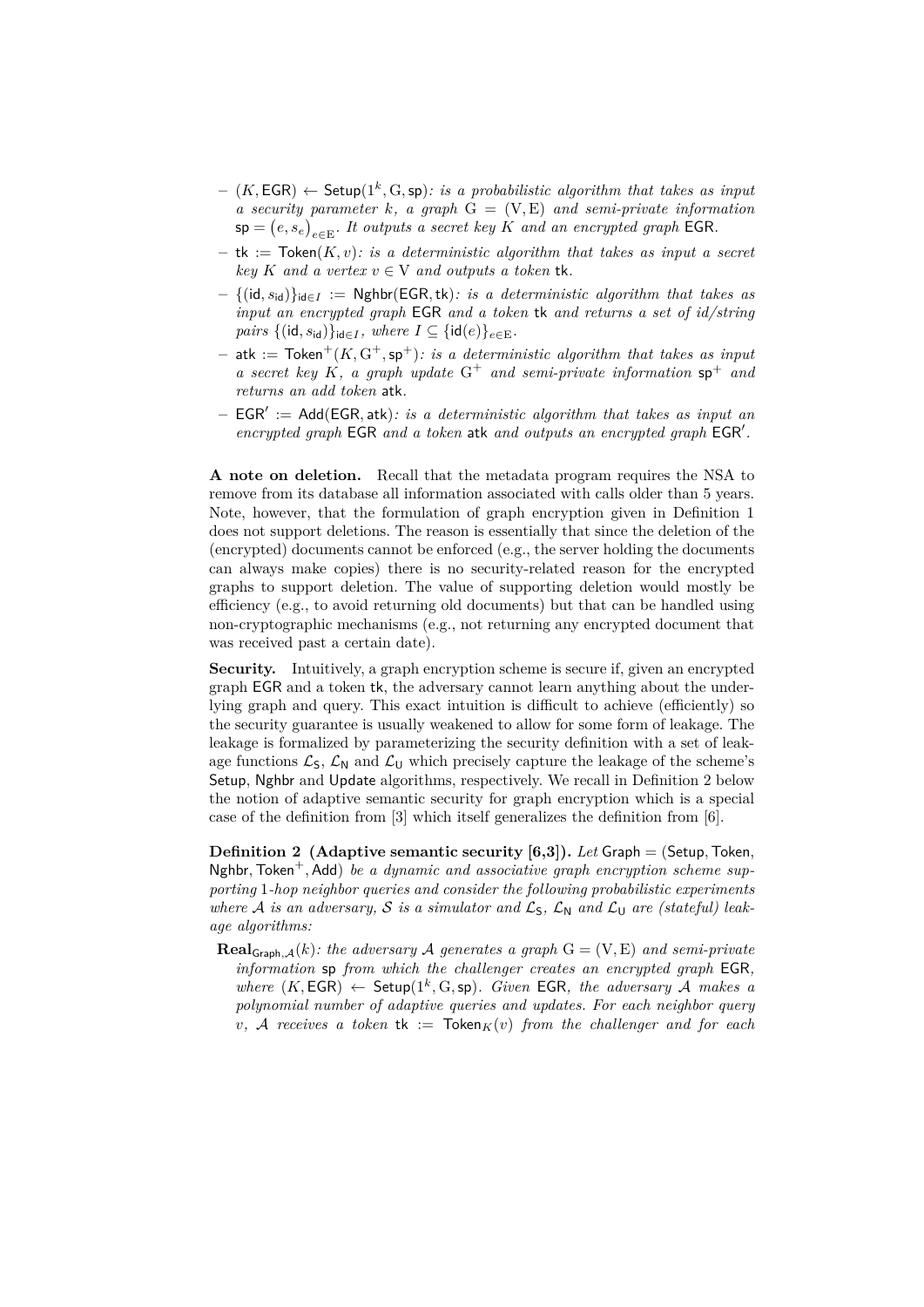*graph update* G <sup>+</sup> *and semi-private information* sp<sup>+</sup> *it receives an add token* atk :=  $\text{Token}^+(K, G^+, \text{sp}^+)$ *. Finally, A returns a bit b that is output by the experiment.*

**Ideal**<sub>Graph</sub>, $A, S(k)$ *: the adversary* A *outputs a graph*  $G = (V, E)$  *and semi-private information*  $\mathsf{sp} = (e, s_e)_{e \in E}$ . Given leakage  $\mathcal{L}_\mathsf{S}(G, \mathsf{sp})$ *, the simulator* S returns *an encrypted graph* EGR*. The adversary then makes a polynomial number of adaptive queries and updates. For each query v* the simulator is given  $\mathcal{L}_{N}(G, v)$  $and$   $\{s_{(v,w)}\}_{w \in \Gamma_1^{\mathbf{G}}(v)}$  and returns a token tk *to* A*. For each graph update*  $\mathbf{G}^+$ and new semi-private information  $sp^+$ , the simulator receives  $\mathcal{L}_U(G, G^+, sp^+)$ *and returns an add token* atk *to* A*. Finally,* A *returns a bit b that is output by the experiment.*

*We say that* Graph *is adaptively*  $(L_S, L_N, L_U)$ *-secure if for all* PPT *adversaries* A*, there exists a* ppt *simulator* S *such that*

 $|\Pr[\text{Real}_{\text{Graph }A}(k) = 1] - \Pr[\text{Ideal}_{\text{Graph }A} S(k) = 1]| \leq \text{negl}(k).$ 

**Instantiating** 1**-hop graph encryption.** In [3], Chase and Kamara show how to construct a static, non-interactive, associative 1-hop graph encryption scheme from any static, non-interactive, associative, and *chainable* searchable symmetric encryption (SSE) scheme. Roughly speaking, chainability means that the scheme's  $\mathcal{L}_\mathsf{S}$  leakage does not reveal any information about the semi-private information. For a discussion and formalization see the full version of [3]. Non-interactive means search requires only a single message from the client.

The high-level idea of the CK transformation is as follows: document identifiers are set to the vertex labels and a vertex label  $v'$  is added to a document with identifier *v* if the graph has either a (directed) edge  $(v, v')$  or  $(v', v)$ . A 1-hop undirected neighbor query for vertex  $v$  then consists of searching for keyword  $v$ . It is not hard to see that this transformation can be extended to the dynamic case as well if the underlying SSE scheme supports both add operations (i.e., adding documents) and edits (i.e., adding words to an existing document).

Unfortunately, we cannot use the Chase-Kamara transformation here. The reason is that a direct application of it yields a "vertex-centric" 1-hop graph encryption scheme in the sense that the semi-private strings are associated to *vertices* and that the Nghbr algorithm returns *vertex* identifiers. This is in contrast to the kind of scheme we need and that is described above which is "edge-centric" in the sense that the semi-private strings are associated with *edges* and that the Nghbr algorithm returns *edge* identifiers. Nevertheless, in the full version of this work [13], we show how to construct such an edge-centric 1-hop graph encryption scheme based on the dynamic SSE schemes of Kamara, Papamanthou and Roeder [14] and of Cash *et al.*[2] (in particular, based on the scheme  $\varPi_{\text{bas}}^+$ ).

## **6 The MetaCrypt Protocol**

In this Section, we describe our main protocol, MetaCrypt, which securely computes the MetaDB functionality. The protocol is described in detail in the full version of this work [13] and, at a high level, works as follows. It makes use of an SFE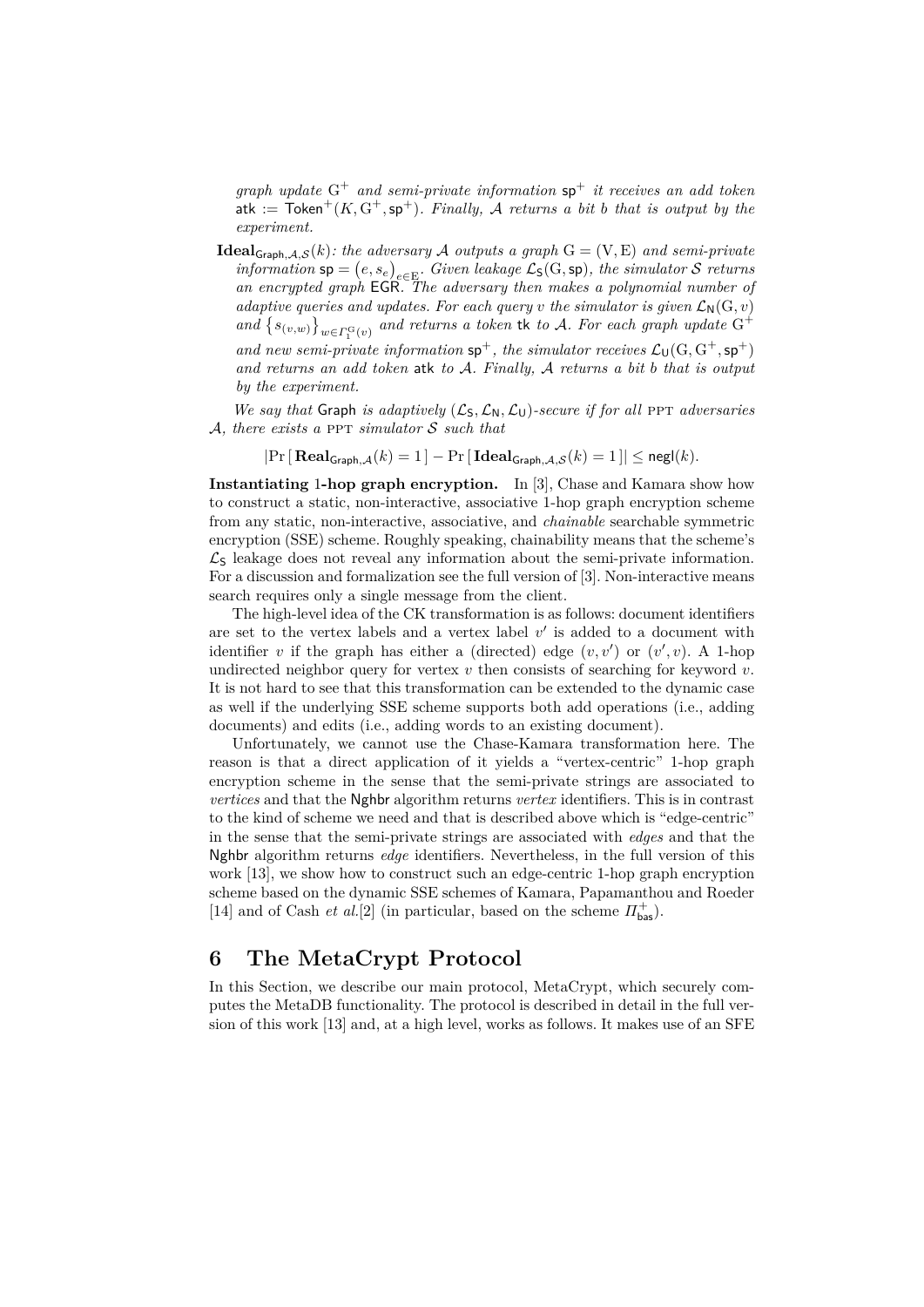protocol *Π*, a graph encryption scheme Graph = (Setup*,*Token*,* Nghbr*,*Token<sup>+</sup>*,* Add) that supports 1-hop neighbor queries, a public-key encryption scheme  $PKE =$ (Gen*,* Enc*,* Dec), a pseudo-random function *F* and a random oracle (RO) *H*. The RO can be removed at the cost of increased storage complexity. We assume private and authenticated channels between all parties which can be instantiated using standard cryptographic primitives. The protocol supports three operations: setup, queries and updates, which are described next.

**Setup.** During setup, the agency generates a public/private key pair (pk*,*sk). The secret key is sent to all its analysts (we discuss in the full version how to augment the protocol to support individual analyst keys) and the public key is sent to the providers  $(\text{Prv}_1, \ldots, \text{Prv}_t)$ . The *t* providers encrypt their graph databases  $GDB<sub>1</sub>, \ldots, GDB<sub>t</sub>$  and send the result to the server. This encryption step, however, does not consist of simply applying the underlying graph encryption scheme as there are three main difficulties to overcome. The first is that in our setting unlike in the standard structured/searchable encryption setting—the intended recipient of the data (the analyst) is not the owner of the data (the provider). The second difficulty is that the graph encryption schemes we have only support 1-hop neighbor queries, whereas we need to handle 2 hops. A third, and more subtle, issue has to do with how the documents are encrypted. In fact, unlike the standard client/server setting where structured/searchable encryption is typically applied, in our setting we cannot use any CPA-secure symmetric encryption scheme to encrypt the documents. The difficulty is that in the adversarial structures we consider, the adversary not only corrupts the server but the analyst as well which means the adversary will have access to the *decrypted* documents that are relevant to the queries. To satisfy our adaptive and simulation-based definition where the ideal adversary learns the contents of the documents only *after* having committed to simulated ciphertexts, the underlying encryption scheme has to be non-committing.

We handle the first issue using hybrid encryption and the third using the "standard" PRF-based symmetric-key encryption scheme—though we replace the PRF with a RO for efficiency reasons. Recall that each graph database GDB consists of a graph  $G = (V, E)$  and a set of documents **D**. Each provider encrypts its documents by computing, for all  $e \in E$ ,  $c_{\text{id}(e)} := \langle D_{\text{id}(e)} \oplus H(K_{\text{id}(e)}, r_{\text{id}(e)}, r_{\text{id}(e)})$ , where  $K_{\mathsf{id}(e)} := F_{K^h}(\mathsf{id}(e)), K^h \stackrel{\$}{\leftarrow} \{0,1\}^k$  and  $r_{\mathsf{id}(e)} \stackrel{\$}{\leftarrow} \{0,1\}^k$ . Each key  $K_{\mathsf{id}(e)}$ is then encrypted under the agency public key pk. We refer to these public-keyencrypted keys as *key encapsulations* and denote them  $ke_{id(e)}$ . The encapsulations are stored as semi-private information in encrypted graphs constructed from G. This is done so that the result of a query includes both the identifiers and the encapsulations of the relevant encrypted documents. After receiving the encrypted documents and encapsulations from the server, the analyst uses the agency secret key sk to recover the symmetric keys with which it decrypts the documents.

To handle 2-hop neighbor queries based on a scheme that only supports 1 hop queries, we use the chaining approach first used in [3] to construct web graph encryption schemes for focused subgraph queries. The high-level idea is to encrypt the graph  $G = (V, E)$  twice and to store tokens for the second encryption as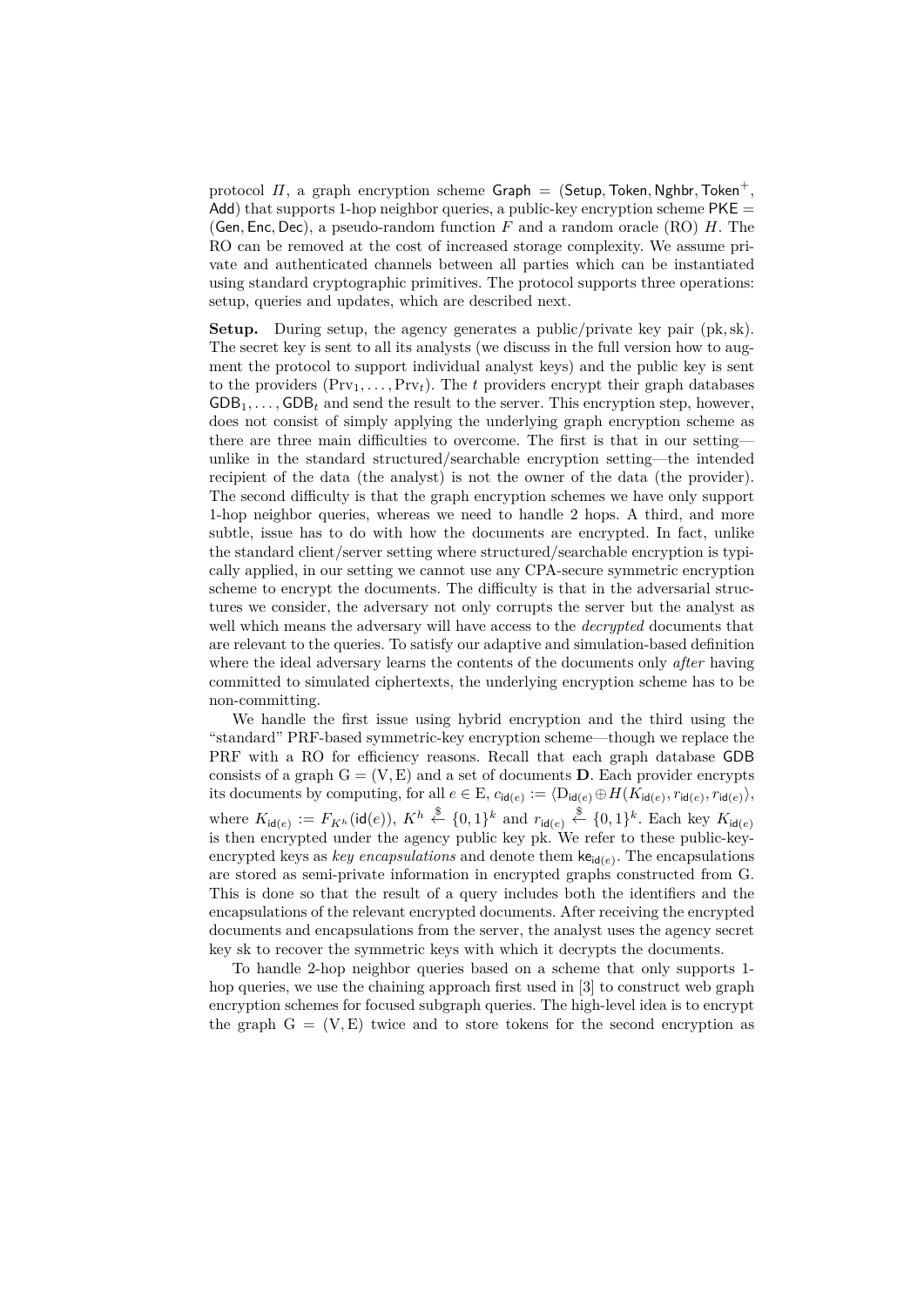semi-private information in the first encryption. More specifically, we generate a second-level encrypted graph by computing  $(K^{(2)}, \text{EGR}^{(2)}) \leftarrow \text{Setup}(1^k, G, \text{sp}^{(2)})$ , where  $sp^{(2)}$  is the semi-private information  $(e, \text{ke}_{\text{id}(e)})_{e \in E}$ . We then generate tokens for all vertices  $v \in V$  by computing  $\mathsf{tk}_{v}^{(2)} \leftarrow \mathsf{Token}_{K^{(2)}}(v)$  and create a first-level encrypted graph by computing  $(K^{(1)}, \text{EGR}^{(1)}) \leftarrow \text{Setup}(1^k, G, \text{sp}^{(1)})$ , where  $\text{sp}^{(1)}$ is the semi-private information  $(e, \langle \mathsf{tk}_{e_2}^{(2)}, \mathsf{ke}_{\mathsf{id}(e)} \rangle)_{e \in \mathsf{E}}$ , where  $e_2$  is the terminating vertex of *e*. Finally, the provider sets its key to  $K = (K^h, K^{(1)}, K^{(2)})$  and sends an encrypted graph database  $\mathsf{EGDB} = \left(\mathsf{EGR}^{(1)}, \mathsf{EGR}^{(2)}, \{c_{\mathsf{id}(e)}\}_{e \in \mathcal{E}}\right)$  to the server.

**Updates.** To update an encrypted graph database with a new graph  $G^+$  =  $(V^+, E^+)$  and new documents  $D^+$ , a provider does the following. It first encrypts the documents as in the Setup phase: it generates a key  $K_{\mathsf{id}(e^+)} := F_{K^h}(\mathsf{id}(e^+))$  for  $\text{each new edge } e^+ \in \text{E}^+; \text{ creates a key encapsulation } \text{ke}_{\mathsf{id}(e^+)} \leftarrow \mathsf{PKE}.\mathsf{Enc}_{\mathrm{pk}}(K_{\mathsf{id}(e^+)});$ and encrypts the document by computing  $c_{\mathsf{id}(e^+)} := \langle D_{\mathsf{id}(e^+)} \oplus H(K_{\mathsf{id}(e^+)}, r_{\mathsf{id}(e^+)}),$  $r_{\mathsf{id}(e^+)}$ , where  $r_{\mathsf{id}(e^+)} \stackrel{\$}{\leftarrow} \{0,1\}^k$ . It then stores the key encapsulations as semiprivate information in an update to the second-level encrypted graph. More precisely, it generates an add token  $\mathsf{atk}^{(2)} := \mathsf{Token}_{K^{(2)}}^+(G^+, \mathsf{sp}^{(2)})$ , where  $\mathsf{sp}^{(2)} =$  $(e^+, \text{ke}_{\text{id}(e^+)})_e$ <sub>+∈E</sub>+. It then generates second-level query tokens for every vertex in G<sup>+</sup> by computing, for all  $v^+ \in V^+$ ,  $\mathsf{tk}_{v^+}^{(2)} := \mathsf{Token}_{K^{(2)}}(v^+)$ . These secondlevel query tokens are then stored as semi-private information in an update to the first-level encrypted graph. Specifically, the provider computes  $atk^{(1)}$  :=  $\textsf{Token}^+_{K^{(1)}}(G^+, \textsf{sp}^{(1)}), \text{ where } \textsf{sp}^{(1)} = \big(e^+, \langle \textsf{tk}_{e_2^+}^{(2)}, \textsf{ke}_{\textsf{id}(e^+)} \rangle \big)_{e^+ \in E^+}.$  The provider then sends an update  $(\textsf{atk}^{(1)}, \textsf{atk}^{(2)}, \{c_{\textsf{id}(e^+)}\}_{e^+ \in E^+})$  to the server who uses the add tokens to update the encrypted graphs and stores the new ciphertexts. If a new document encryption  $c_{\mathsf{id}(e^+)}$  is for an edge for which there already exists ciphertexts (perhaps the new document contains metdata on new calls conducted between the vertices), then the server just concatenates the new ciphertext to the olds ones.

**Queries.** During the query phase, the parties interact in such a way that the analyst  $An_1$  receives a token for his vertex if the latter is certified with respect to the policy outlined in Section 1. This phase mainly consists of the execution of an SFE protocol *Π* between the providers  $(\text{Prv}_1, \ldots, \text{Prv}_t)$  who input the keys  $(K_1^{(1)}, \ldots, K_t^{(1)})$ , the analysts An<sub>1</sub> and An<sub>2</sub> who input their query vertices *v* and  $v'$ , the supervisors  $\text{Sup}_1$  and  $\text{Sup}_2$  who input tuples  $(v_1, b_1, \text{org}_1)$  and  $(v_2, b_2, \text{org}_2)$ and the judge J who inputs the watch list WL.

The function *f* that is evaluated is defined as follows. First, it checks whether the query vertices  $v$  and  $v'$  of the analysts are equal. If so, it verifies that at least one supervisor authorizes the query by verifying that either  $b_1 = 1$  or  $b_2 = 1$ . In the following suppose, without loss of generality, that  $b_1 = 1$ , i.e., the first supervisor  $\text{Sup}_{1}$  approved the query. The function checks that the vertex  $v_1$  approved by  $Sup_1$  is indeed the same as the vertex input by the analysts. This is to avoid a potential attack where an analyst, say  $An_1$ , asks a supervisor, say  $Sup_1$ , to approve a query vertex  $v_1$  but inputs a vertex  $v \neq v_1$  into the SFE protocol. If this is the case, the function checks that the organization  $\text{org}_1$  submitted by  $\text{Sup}_1$ is on the watch list submitted by the judge. If this is the case, the function uses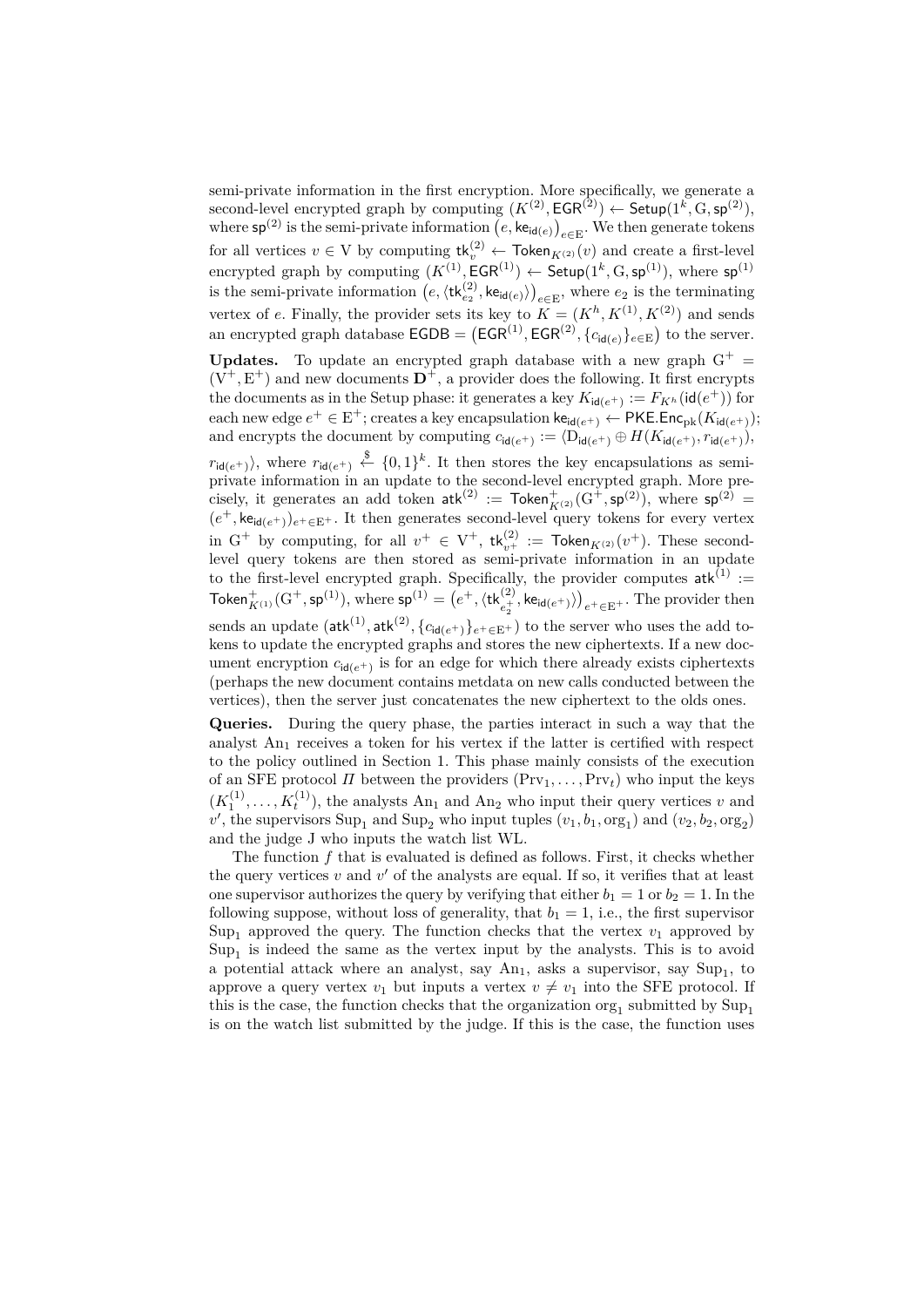the keys  $(K_1^{(1)},..., K_t^{(1)})$  to generate query tokens  $(\mathsf{tk}_1^{(1)},..., \mathsf{tk}_t^{(1)})$  for vertex *v*. The function returns these tokens to the analyst.

The analyst then sends the tokens to the server who uses them to query the providers' encrypted graph databases ( $\textsf{EGDB}_1, \ldots, \textsf{EGDB}_t$ ). More precisely, for each encrypted database  $EGDB_i = (EGR_i^{(1)}, EGR_i^{(2)}, \{c_{id(e)}\}_{e \in E})$  the server does the following. It queries the first-level encrypted graph by computing  $\mathsf{Nghbr}(\mathsf{EGR}^{(1)}_i,$  $\mathsf{t}\mathsf{k}_i^{(1)}$ ). This results in either  $\bot$  or a set of tuples  $\big(\mathsf{id}(v,w),\big<\mathsf{t}\mathsf{k}_w^{(2)},\mathsf{ke}_{\mathsf{id}(v,w)}\big>\big)_{w\in\varGamma_1^\mathsf{G}(v)},$ consisting of an edge identifier  $\mathsf{id}(v, w)$ , a second-level token  $\mathsf{tk}_{w}^{(2)}$  and a key encapsulation  $ke_{id(v,w)}$ . For each  $w \in \Gamma_1^{\mathcal{G}}(v)$ , the server uses the second-level token to query the second-level encrypted graph  $\text{EGR}_i^{(2)}$ , which results in tuples  $(i\mathsf{d}(w,z), \mathsf{ke}_{\mathsf{id}(w,z)})_{z \in \Gamma_1^{\mathsf{G}}(w)}$ , consisting of an edge identifier  $\mathsf{id}(w,z)$  and a key encapsulation  $\ker(\mathcal{L}_{id(w,z)}^{\mathcal{L}_{1}(w)}$ . The server then returns the encryptions and key encapsulations of all the edges recovered.

**Security of the MetaCrypt protocol.** To analyze the security of our protocol, we show in the full version that it securely computes the MetaDB functionality. Our analysis, however, is slightly different and less general than what is typically found in the literature. In particular, we are not interested in threshold adversarial structures since, in our setting, each party plays a very distinct role and since, in practice, we are concerned with very specific threats. Specifically, the two main adversarial structures that concern us are: (1) when the adversary corrupts the server Srv, the analysts  $An_1$  and  $An_2$ , the supervisors  $Sup_1$  and  $Sup_2$  and the judge J; and (2) when the adversary corrupts the server Srv and the providers  $Prv_1$  through  $Prv_t$ . The first structure captures the setting where the agency-affiliated parties (plus the judge) are corrupted and collude. Showing that our protocol is secure under this structure essentially lets us analyze the security afforded to providers—and by extension to the users whose metadata is included in the datasets—when the Government acts dishonestly. The second structure captures the setting where the providers are corrupted and colluding. Showing that our protocol is secure under this structure lets us reason about the security afforded to the agency when the providers act dishonestly. Notice that in both cases, we include the server in the adversarial structure. This effectively guarantees that the security of the protocol still holds no matter who manages the server. In the full version, we show the security of our protocol in the presence of a semi-honest adversary against these adversarial structures and discuss how to achieve malicious security.

### **References**

- 1. D. Boneh, A. Sahai, and B. Waters. Functional encryption: Definitions and challenges. Theory of Cryptography Conference (TCC '11), 2011.
- 2. D. Cash, J. Jaeger, S. Jarecki, C. Jutla, H. Krawczyk, M. Rosu, and M. Steiner. Dynamic searchable encryption in very-large databases: Data structures and implementation. In *Network and Distributed System Security Symposium (NDSS '14)*, 2014.